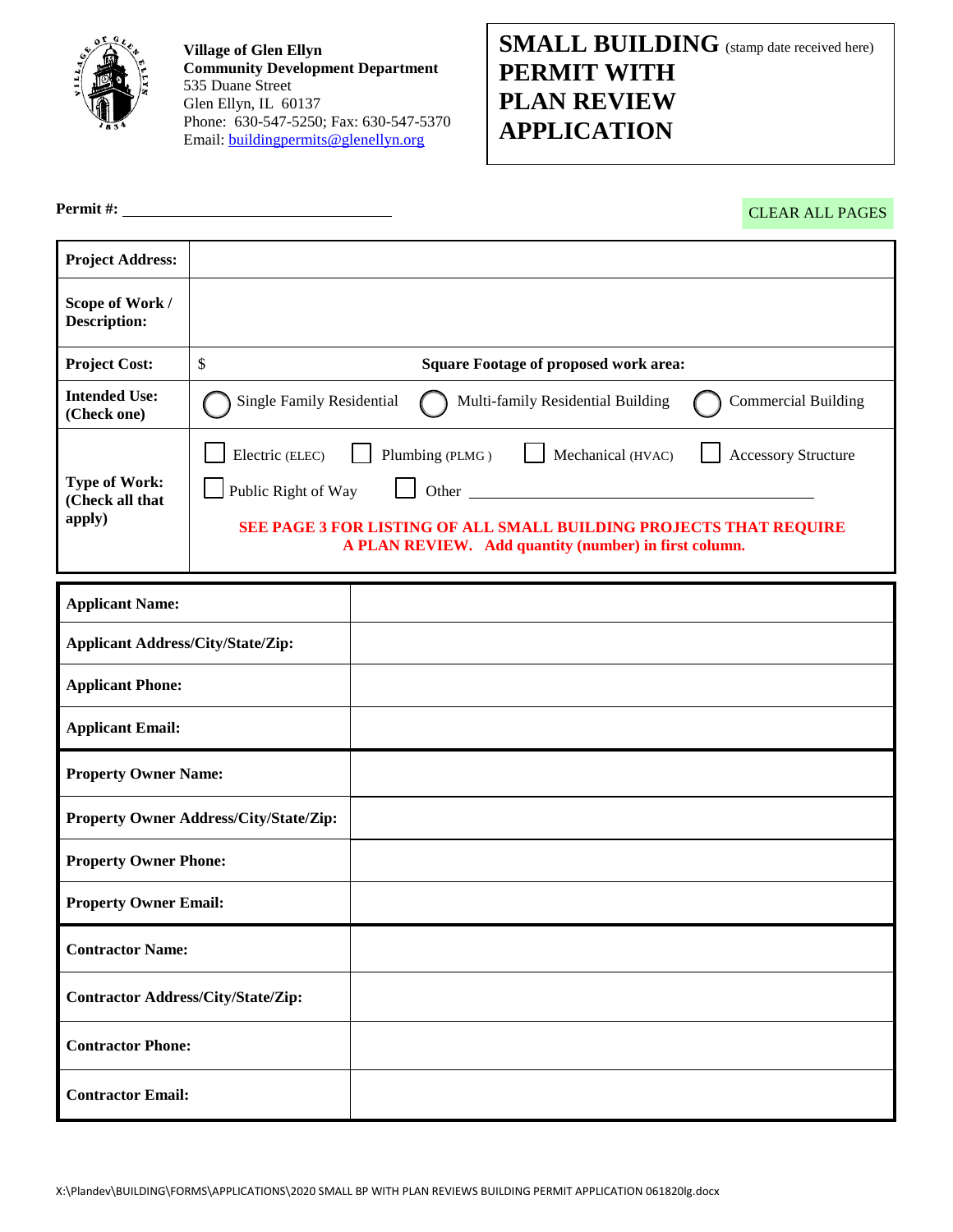| <b>Plan Review Notification</b><br>Name/Company:             |  |
|--------------------------------------------------------------|--|
| <b>Plan Review Notification</b><br>Address/City/State/Zip:   |  |
| <b>Plan Review Notification Phone:</b>                       |  |
| <b>Plan Review Notification Email:</b>                       |  |
| <b>Additional Plan Review Notification -</b><br><b>NAME</b>  |  |
| <b>Additional Plan Review Notification -</b><br><b>EMAIL</b> |  |

#### **Contractor License and Insurance:**

All contractors are required to comply with license and insurance requirements under Village Code Section 4-1-11 and must be identified on this application at the time of submission. Contractors working at this project address in violation of this code section may be served with a Citation, or may be issued a Stop Work Order, or may cause the suspension or revocation of the Building Permit.

#### **Certification:**

 $\overline{a}$ 

The property owner and the permit applicant (as owner's agent) certify that the permit application information is true and correct, and agree that the work will be completed in compliance with the Village Code, and that errors or omissions discovered in the permit documents shall not be construed to approve any work in violation of the code, and that the issuance of a building permit or approval of construction inspection shall not relieve the property owner or the owner's agent(s) of their responsibility to design, engineer and construct the work in compliance with the Village Code, and that the inspections of each stage of the work as listed on the building permit will be requested and approved prior to proceeding with the next stage of the work.

| Property Owner Signature or copy of<br>signed proposal / contract (Required) |  | Contractor/Applicant (Owner's Agent) Signature<br>(Required) |  |  |
|------------------------------------------------------------------------------|--|--------------------------------------------------------------|--|--|
| Date                                                                         |  | Date                                                         |  |  |
| FOR OFFICE USE ONLY:                                                         |  |                                                              |  |  |
|                                                                              |  |                                                              |  |  |
| Approved By (Name/Signature):                                                |  | Date:                                                        |  |  |
|                                                                              |  | Date: $\frac{1}{\sqrt{1-\frac{1}{2}} \cdot \frac{1}{2}}$     |  |  |